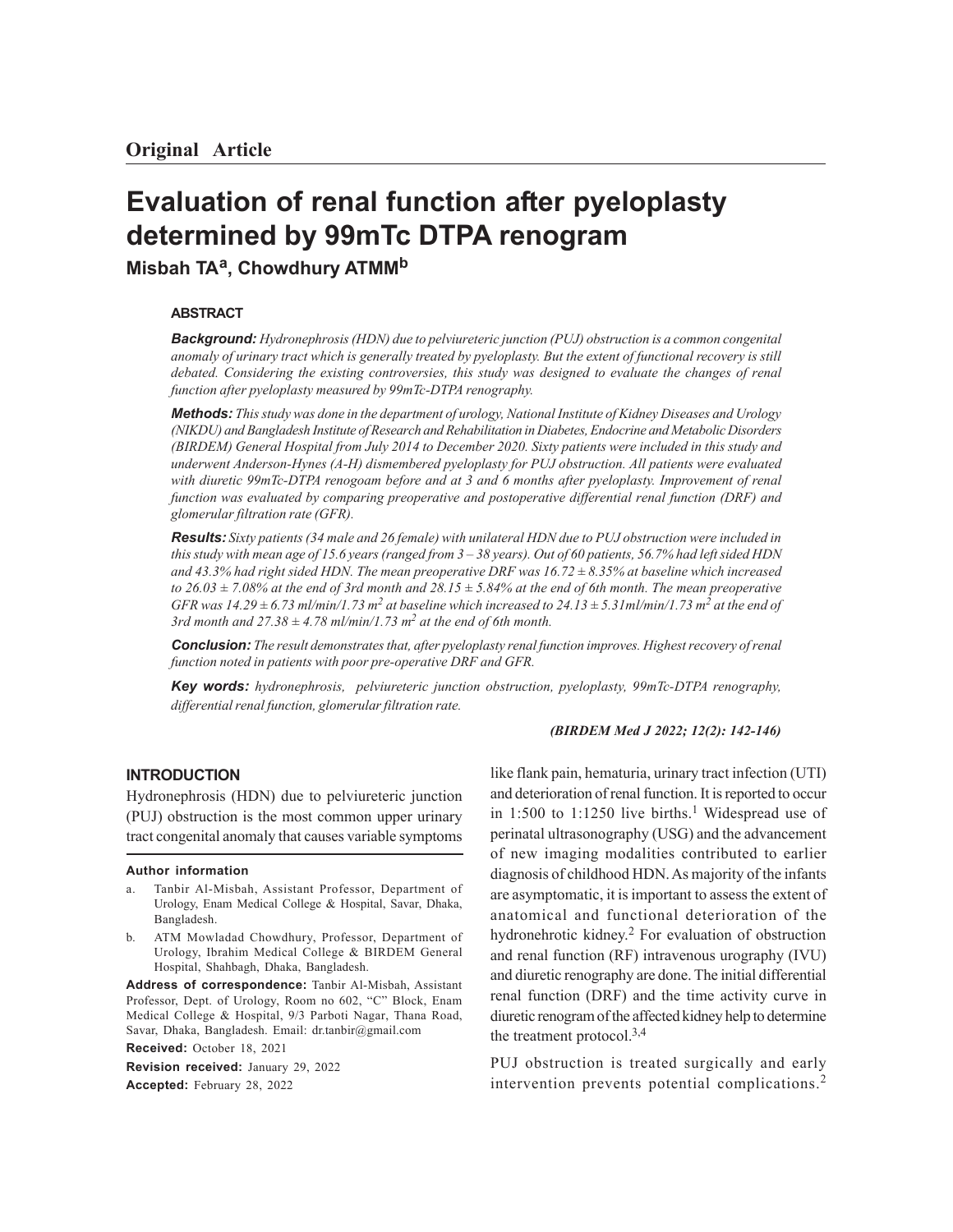Anderson-Hynes (A-H) dismembered pyeloplasty is the commonly employed surgical procedure for correction of this problem. Success is defined as resolution of symptoms and stabilization or improvement in function on diuretic renogram.5 After pyeloplasty, improvement of renal function depends on multiple factor like, degree of obstruction<sup>4</sup>, duration of obstruction<sup>6</sup>, preoperative DRF on radionuclide renogram<sup>7,8</sup>, renal cortical thickness<sup>8</sup> and the age of patient at the time of relief of obstruction.<sup>9</sup>

As pelviectasis and caliectasis both may exist in an unobstructed system, ultrasonography (USG) and intravenous urography (IVU) do not provide adequate early postoperative functional assessment.<sup>10</sup> In contrast, diuretic renography offers a truly quantifiable assessment of renal function that can be objectively compared with the preoperative scan. Moreover, persistent obstruction can be detected promptly to allow further intervention. This study was designed to evaluate the changes of renal function after pyeloplasty measured by 99mTc-DTPA renography.

# **METHODS**

This multicenter prospective quasi experimental study was conducted in the department of Urology, NIKDU and BIRDEM from July 2014 to December 2020. Patients with unilateral HDN due to PUJ obstruction, with or without any complication attending in the urology outdoor and consented for the study, were admitted in different urology units. Patients with bilateral HDN, HDN due to vesicoureteral reflux (VUR) and recurrent PUJ obstruction were excluded. We divided our study population in different groups in respect of preoperative DRF and GFR. Under general anaesthesia, retrograde pyelography (RGP) was done. Then A-H pyeloplasty was carried out by retro-peritoneal flank approach, over a D-J stent. After 6 weeks, D-J stents were removed as an outpatient procedure. During their follow up, after 3 and 6 month, every patient was evaluated by taking history, clinical examination and 99mTc-DTPA renogram. Data were collected on variables of interests and were analyzed using chi-square  $(\chi^2)$  test, ANOVA and Wilcoxon Signed Rank Test. For all analytical tests, the level of significance was set at  $0.05$  and p value  $\leq 0.05$ was considered significant.

# **RESULTS**

In present study, mean age of the patients was 15.6 years, ranged from 3 – 38 years. It was observed that the highest frequency of patients (36.7%) was in the age group 10 - 20 years. Over one quarter (33.3%) of patients was below 10 years of age and 30.0 % was above 20 years.

| <b>Table I</b> Distribution of patients by age |                       |            |  |
|------------------------------------------------|-----------------------|------------|--|
| Age                                            | Frequency             | Percentage |  |
| <10                                            | 20                    | 33.3       |  |
| $10 - 20$                                      | $\mathcal{D}_{\cdot}$ | 36.7       |  |
| >20                                            | 18                    | 30.0       |  |

**Mean age** =  $(15.6 \pm 9.8)$ ; **Range** =  $(3-38)$  years.

Fifty percent of the patient had baseline DRF below 20%, another 46.7% had DRF between 20-30% and the rest 3.3% had DRF more than 30%. The mean base line DRF was  $16.72 \pm 8.35$  and the lowest and highest DRF were 10% and 33% Respectively.

Table II explains the changes in DRF at different time interval. The mean DRF was  $16.72 \pm 8.35\%$  at baseline which increased to  $26.03 \pm 7.08\%$  at the end of 3<sup>rd</sup> month and  $28.15 \pm 5.84\%$  at the end of 6<sup>th</sup> month. ANOVA statistics revealed significant improvement in DRF at 3<sup>rd</sup> month and 6<sup>th</sup> month from their baseline status.

**Table II** Changes in DRF at different time interval following pyeloplasty

| $DRF(\% )$        | Mean  | S.D  | P value* |
|-------------------|-------|------|----------|
| Pre-operative     | 16.72 | 8.35 | 0.02     |
| 3 months post-op. | 26.03 | 7.08 |          |
| 6 months post-op. | 28.15 | 5.84 |          |

\* Data were analyzed using ANOVA test.

Table III shows that poorly functioning kidney at baseline exhibited improvement in DRF by 70.06% improvement, while moderately functioning kidney by 24.88% and good functioning kidney did not experienced significant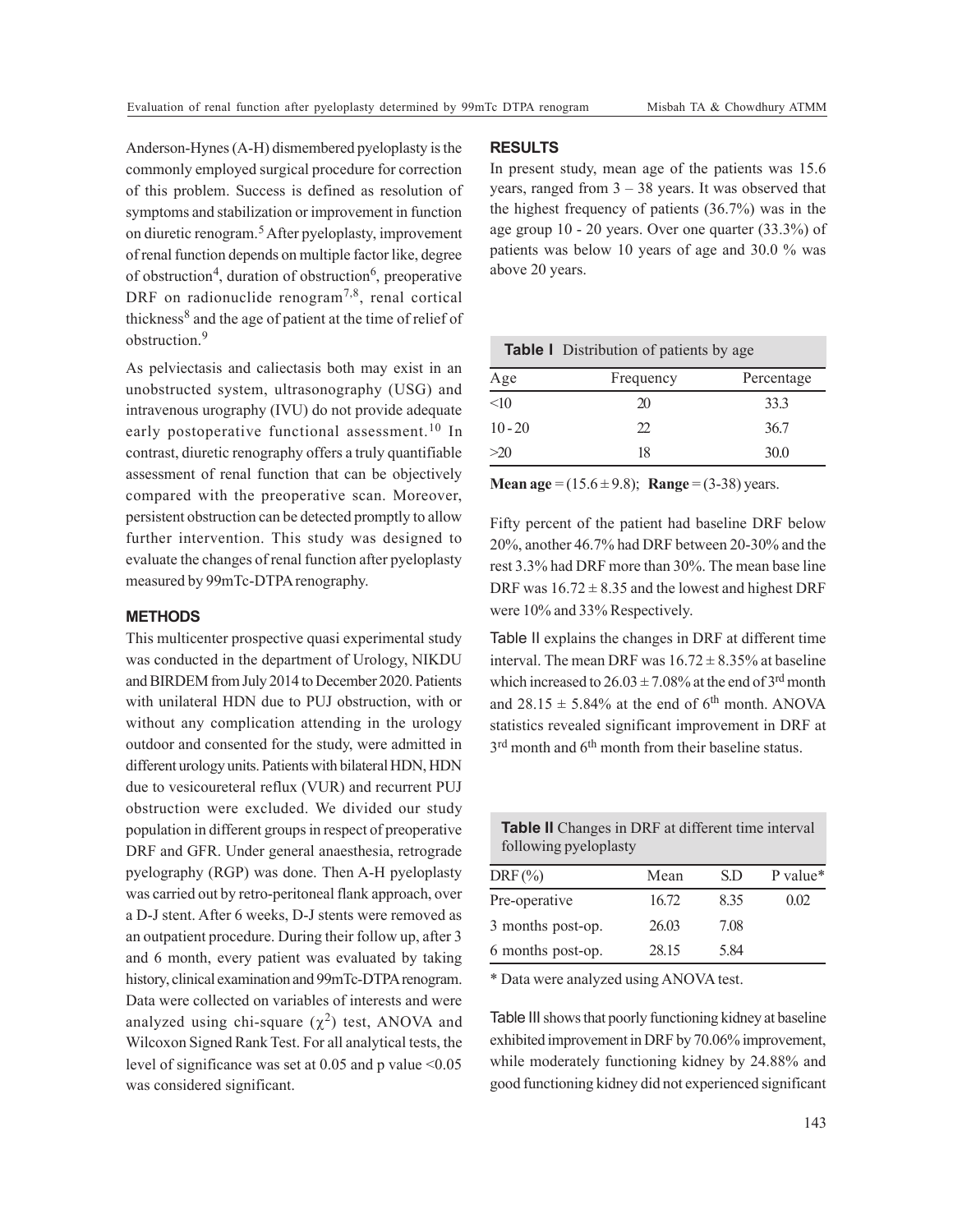| <b>Table III</b> Baseline status and change in DRF of operated kidney after 6 month. |                     |                  |             |         |
|--------------------------------------------------------------------------------------|---------------------|------------------|-------------|---------|
| Functional status                                                                    | DRF (Mean $\pm$ SD) |                  |             |         |
| of kidney at                                                                         | <b>Baseline</b>     | After 6 month of | Percentage  | P value |
| baseline                                                                             | (Pre-operative)     | intervention     | Improvement |         |
| Poor $(n=30)$                                                                        | $15.20 \pm 4.09$    | $25.85 \pm 5.92$ | 70.06       | 0.020   |
| Moderate $(n=28)$                                                                    | $21.50 \pm 4.86$    | $26.65 \pm 3.48$ | 24.88       | 0.018   |
| Good $(n=2)$                                                                         | $32.10 \pm 1.25$    | $34.50 \pm 1.15$ | 12.45       | 0.018   |

\*Data were analyzed using Wilcoxon Signed Rank Test.

improvement in DRF at 6 month (12.45%). This data thus indicate that preoperative poor functional status is associated with better recovery of renal function after pyeloplasty.

Fifty (83.3%) of patient had baseline GFR <20 ml/min/  $1.73 \text{ m}^2$ ,  $11.7\%$  ( $n = 7$ ) patient had GFR between 20-30 ml/min/1.73 m<sup>2</sup> and the remaining 5% ( $n = 3$ ) had GFR  $\rm \tilde{A}30\,ml/min/1.73\,m^2.$ 

Table IV shows the changes in GFR at different time interval. The mean GFR was  $14.29 \pm 6.73$  ml/min/1.73 m2 at baseline which increased to  $24.13 \pm 5.31$  ml/min/1.73 m2 at the end of 3rd month and  $27.38 \pm 4.78$  ml/min/1.73 m2 at the end of 6th month. ANOVA statistics revealed significant improvement in GFR at 3rd month and 6th month from their baseline status.

Table V shows that, kidneys with poor GFR  $\left( \leq 20 \text{ ml} \right)$ min/1.73 m2) at baseline exhibited 121.63% improvement, while kidneys with moderate GFR $(20-30 \text{ ml/min}/1.73 \text{ m}^2)$ showed 35.21% improvement and kidneys with good GFR(>30 ml/min/1.73 m<sup>2</sup> ) showed 10.17% improvement after 6 month.

| <b>Table IV</b> GFR at different time interval |       |      |          |
|------------------------------------------------|-------|------|----------|
| GFR $(ml/min/1.73 m2)$                         | Mean  | S.D  | p value* |
| Initial (Pre-operative)                        | 14.29 | 6.73 | 0.026    |
| 3 months post-op.                              | 24.13 | 5.31 |          |
| 6 months post-op.                              | 27.38 | 4 78 |          |

\* Data were analyzed using ANOVA test.

| <b>Table V</b> Baseline status and change in GFR of affected kidney after 6 month |                                                   |                  |             |        |
|-----------------------------------------------------------------------------------|---------------------------------------------------|------------------|-------------|--------|
| Functional                                                                        | GFR (ml/min/1.73 m <sup>2</sup> ) (Mean $\pm$ SD) |                  |             | p      |
| status of kidney at                                                               | <b>Baseline</b>                                   | After six month  | Percentage  | value* |
| baseline                                                                          | (Pre-operative)                                   | Of intervention  | Improvement |        |
| Poor $(n=50)$                                                                     | $11.74 \pm 3.43$                                  | $26.02 \pm 3.84$ | 121.63      | 0.01   |
| Moderate $(n=7)$                                                                  | $25.14 \pm 3.02$                                  | $33.99 \pm 3.34$ | 35.21       | 0.018  |
| Good( $n=3$ )                                                                     | $31.47 \pm 1.48$                                  | $34.67 \pm 1.15$ | 10.17       | 0.02   |

\* Data were analyzed using Wilcoxon Signed Rank Test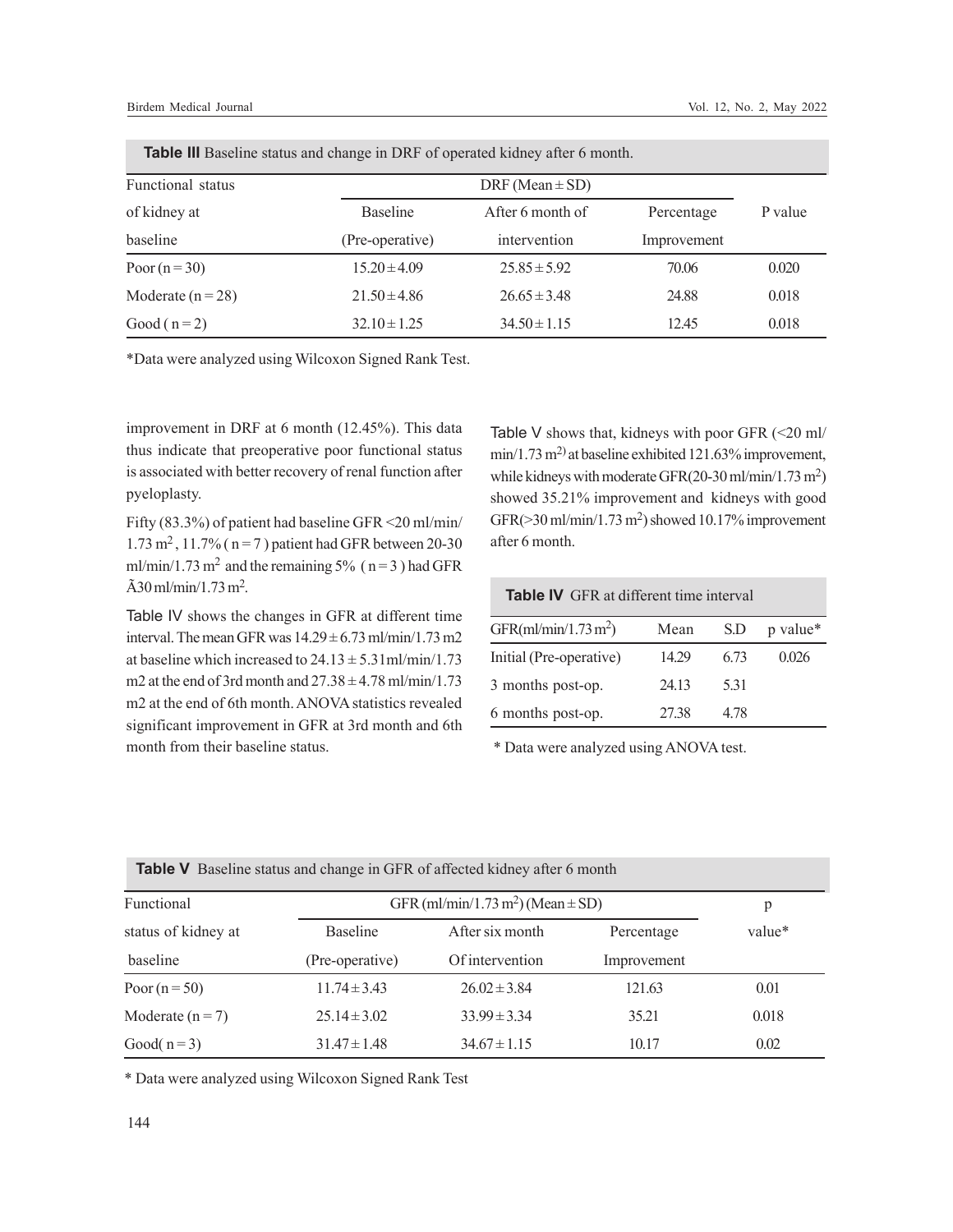## **DISCUSSION**

In the present study, most of the patient gained objective improvement demonstrated by 99mTc DTPA renogram. Most of the kidney showed functional improvement on follow-up 99mTc DTPA renogram. This finding is consistent with the study conducted by Harraz et al.<sup>8</sup>

Sixty (60) patients with unilateral hydronephrosis due to PUJ obstruction were included in this study. Of these patients 34 male and 26 female. Out of 60 patients, 56.7% had left sided HDN and 43.3% had right sided HDN. The mean preoperative DRF was  $16.72 \pm 8.35$ %, which increased to  $26.03 \pm 7.08\%$  at the end of 3rd month and  $28.15 \pm 5.84\%$  at the end of 6th month. ANOVA statistics revealed significant improvement in DRF at 3rd month and 6th month from their baseline status. This study also showed that, poorly functioning kidney (DRF <20%) at baseline exhibited improvement in DRF by 70.06%, while moderately functioning kidney (DRF 20-30%) by 24.88% and good functioning kidney (DRFÃ30%) did not show significant improvement in DRF at 6 month (12.45%). This data thus indicate that preoperative poor functional status is associated with better recovery of renal function after pyeloplasty. The association between initial DRF and functional improvement at 6 month was notable. Over 58% ( $n = 30$ ) of patient of initial DRF <20% showed improvement, where in DRF 20-30% group showed 39.2% ( $n = 20$ ) and DRF  $\tilde{A}30\%$ group only 2%(n=1) showed improvement. In the not improved group, about 89% (n=8) patient had DRF 20- 30% and about 11% (n=1) patient had DRF  $>30\%$ . Patients with preoperative DRF <20% exhibited significant improvement at 6 month compared to other patients who had initial DRF more than that.

In the series of Harraz et al. $8$  their primary outcome measures were greater than 5% improvement in baseline DRF. They found that, DRF was more likely to improve when preoperative DRF was less than 40%. This could be explained by the fact that, in patients with lower baseline DRF there is more space for the kidney to recover than in those with better baseline DRF. Their result was consistent with Almodhen et al.<sup>11</sup> In their series none of 49 patients with baseline DRF greater than 45% achieved more than 5% improvement postoperatively compared to 43% with baseline DRF less than 45%, who achieved greater than 5% improvement. Our result is also consistent with earlier studies. Wagner et al.<sup>12</sup> studied with 32 children with unilateral hydronephrosis due to PUJ obstruction. Among three groups, patient with initial DRF <10% showed highest improvement (DRF 53%) on 12 month follow-up and supports their approach of performing pyeloplasty in patients even with an initial DRF of <10 %. Our finding also matches with Abdelaziz<sup>13</sup> where pyeloplasty provides high rates of functional recovery in very poorly functioning kidneys with DRF dŠ10% in pediatric age group. So the finding of higher recovery or improvement of renal function with initial lower DRF in this study is consistent with previous works.

In this study, kidneys with poor GFR(<20 ml/min/1.73 m<sup>2</sup> ) at baseline exhibited 121.63% improvement, while kidneys with moderate GFR(20-30 ml/min/1.73 m<sup>2</sup>) showed 35.21% improvement and kidneys with good  $GFR(\tilde{A}30 \text{ ml/min}/1.73 \text{ m}^2)$  showed 10.17% improvement after 6 month. The patient with initial GFR <20 ml/min/ 1.73 m<sup>2</sup> exhibited significant improvement at 6 month compared to those who had initial GFR more than that. The association between initial GFR and functional improvement at 6 month was notable. Over  $92.6\%$  (n = 50) of patient of initial GFR <20 ml/min/1.73m<sup>2</sup> showed improvement, where in GFR 20-30 ml/min/1.73 m<sup>2</sup> group 7.4% ( $n = 4$ ) showed significant improvement but GFR Ã30 ml/min/1.73m<sup>2</sup> group showed minimal or no improvement. In the not improved group, about 50%  $(n=3)$  patient had GFR 20-30 ml/min/1.73 m<sup>2</sup> and remaining 50% (n=3) patient had GFR  $\tilde{A}$ 30 ml/min/1.73m<sup>2</sup>.

The work of Materny et al.<sup>14</sup> showed that, when preoperative and consecutive postoperative DRF values did not reveal any significant differences, a progressive increase in GFR was noted at three months from surgery, which becomes most significant after 12 months.

DRF calculated by 99m Tc-DTPA, 99m Tc-MAG3, and 99m Tc-DMSA renogram can be used reliably and each method gives similar measures.<sup>15</sup> Among these 99m Tc-DTPA renogram is most widely available and cheap. So, we picked it as our quantification tool.

Reis et al.<sup>16</sup> enquired about adequacy of follow-up length in patients undergoing pyeloplasty. They studied 28 patient ( mean age 2.4 years ) for >5 years and concluded that, satisfactory diuretic renogram at 3 to 6 months after pyeloplasty with maintained renal function and stable hydronephrosis suggests no need for further follow-up and indicates no functional loss with time. In view of this study, the follow-up period of 6 month of our study is justified.